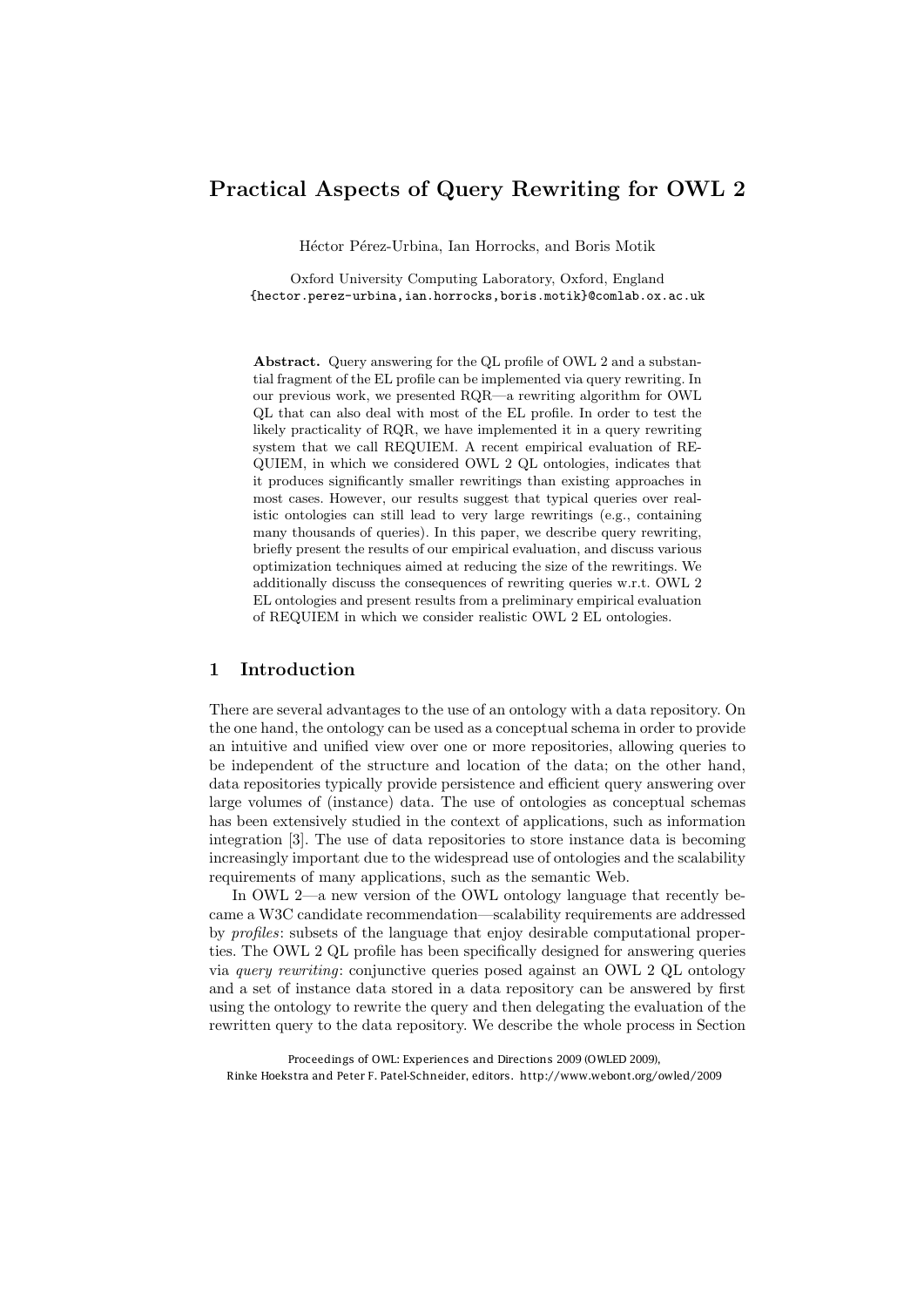#### 2 Héctor Pérez-Urbina, Ian Horrocks, and Boris Motik

2. We will focus on the case where the data is stored in a relational database and accessed using SQL queries, but the same technique could be applied to data stored in a triple store and accessed via SPARQL queries.

OWL 2 QL is based on DL-Lite*R*—one of a family of description logics developed by Calvanese et al. [2]. The same authors proposed a query rewriting algorithm, which we will refer to as CGLLR, that transforms a conjunctive query *Q* and a DL-Lite<sub>R</sub> ontology  $\mathcal O$  into a *union of conjunctive queries* (UCQ)  $Q_{\mathcal O}$ such that the answers to  $Q$  over  $O$  and any set of instance data  $A$  can be obtained by evaluating  $Q_{\mathcal{O}}$  over A only. CGLLR is used in reasoners such as  $QuOnto<sup>1</sup>$ and Owlgres<sup>2</sup>. Unfortunately, as shown by Calvanese et al., the size of  $Q_{\mathcal{O}}$  is worst-case exponential w.r.t. the size of *Q* and *O*. This means that, on the one hand,  $Q_{\mathcal{O}}$  may be costly to compute, and, on the other hand, its evaluation by current database systems may be costly or even unfeasible. Trying to produce smaller rewritings is, therefore, of critical importance to the practical application of query rewriting in general, and of OWL 2 QL in particular.

Motivated by the prospect of applying deductive database techniques to improve the scalability of reasoners, in our previous work [7] we considered the problem of query rewriting for various logics of the DL-Lite and  $\mathcal{EL}$  families, the latter being the basis for the OWL 2 EL profile. Our algorithm, called RQR (Resolution-based Query Rewriting), takes as input a conjunctive query *Q* and an  $\mathcal{ELHIO}$  ontology  $\mathcal{O}$ , and uses a resolution-based calculus to produce a rewritten query *QO*. Although *Q<sup>O</sup>* will, in general, be a (possibly recursive) *datalog query* (DQ)—and thus necessitate the use of a deductive database system the algorithm exhibits "pay-as-you-go" behavior for various logics. In particular, if  $\mathcal O$  is a DL-Lite<sub>R</sub> ontology, then  $Q_{\mathcal O}$  is a UCQ; the algorithm can therefore be seen as a generalization and extension of CGLLR. An advantage of using RQR as opposed to CGLLR is that, in addition to OWL 2 QL, RQR can handle most of the EL profile.

In order to test the likely practicality of query rewriting and the performance of the different rewriting techniques for DL-Lite*R*, we implemented RQR in a query rewriting system that we call  $REQUIEM<sup>3</sup>$  (REsolution-based QUery rewrIting for Expressive Models). We recently conducted an empirical evaluation [6] in which we compared REQUIEM to an implementation of CGLLR. The comparison uses a benchmark suite containing realistic DL-Lite*<sup>R</sup>* ontologies and test queries as well as some artificial ontologies and queries designed to highlight the differences between the two algorithms. REQUIEM often produced significantly smaller rewritings than its counterpart; however, our results show that, even when using REQUIEM, typical queries over realistic ontologies can lead to very large rewritings (e.g., containing many thousands of queries).

Both algorithms are clearly be amenable to optimizations aimed at reducing the size of the rewritings. One obvious optimization would be to use query subsumption checks to eliminate redundant conjunctive queries from the rewriting.

 $^1$ http://www.dis.uniroma1.it/~quonto/ $^2$ http://pellet.owldl.com/owlgres/

<sup>3</sup> http://www.comlab.ox.ac.uk/projects/requiem/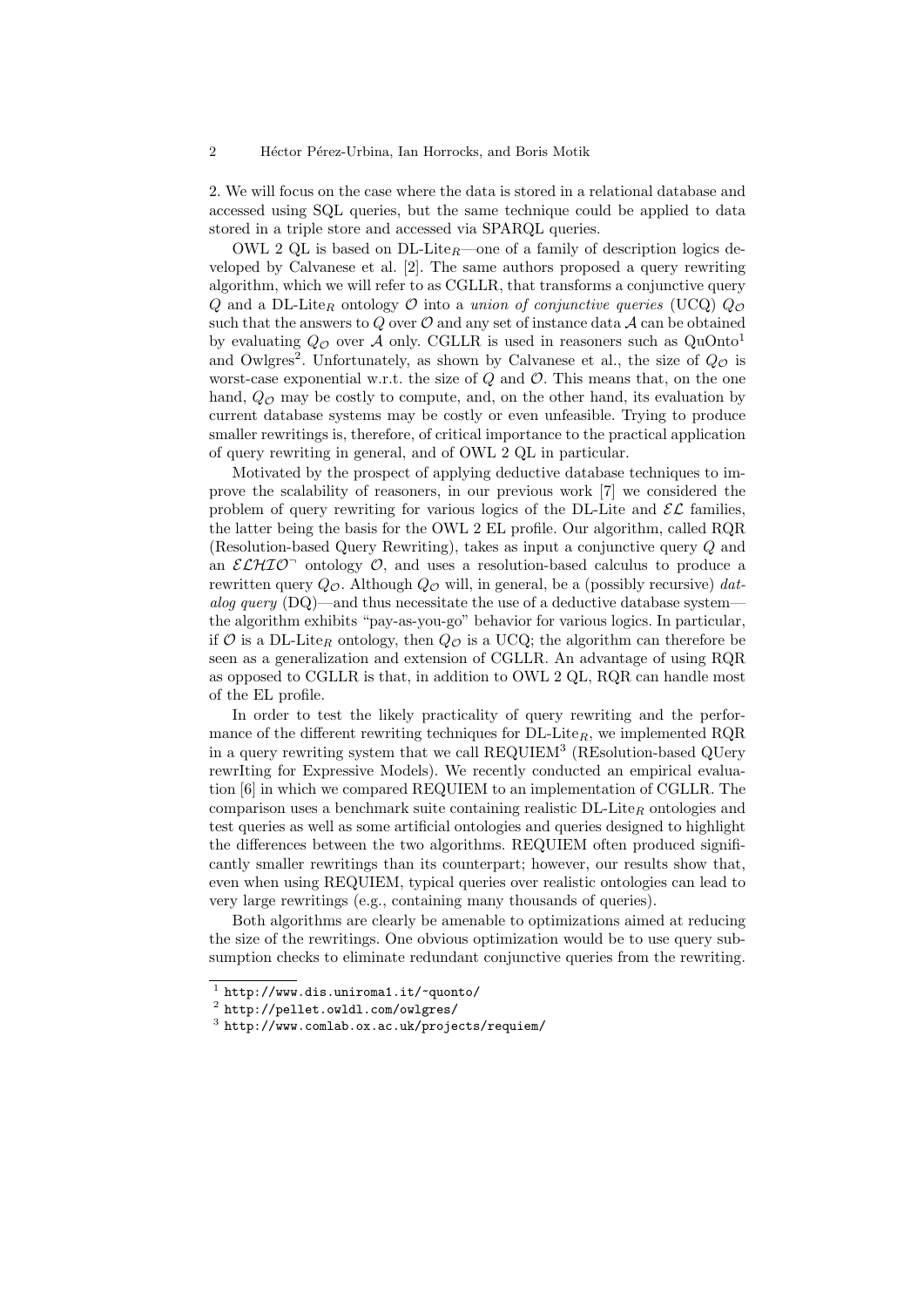Our empirical evaluation showed that the query subsumption check can significantly reduce the size of the rewritings, and that the optimized versions of RQR and CGLLR produce very similar rewritings. However, the resulting rewritings can still be very large (e.g., containing many hundreds of queries). In order to address this problem, in Section 3 we describe various optimizations that can be used in order to further reduce the size of the rewritings.

Finally, in Section 4 we go beyond OWL 2 QL and discuss the consequences of using RQR to rewrite queries w.r.t. OWL 2 EL ontologies. We present a further optimization that can be used to reduce the size of the rewritings in case they are DQs. Moreover, we present a simple procedure that can be used to transform non-recursive DQs into UCQs. We have conducted a preliminary empirical evaluation of REQUIEM in which we consider typical queries posed over realistic OWL 2 EL ontologies. Our results suggest that in many cases the rewritings can be transformed into relatively small UCQs, which means that it will often be possible to use a database system for answering conjunctive queries even over ontologies that go beyond OWL 2 QL in realistic scenarios.

## 2 Ontology-based Data Access via Query Rewriting

We now describe how to answer queries posed over an OWL 2 QL ontology and a database using query rewriting. We illustrate the process by means of an example. Suppose we have a relational database DB containing a table Professor with attributes name and department; and a table Student with attributes name, major, and tutor. We can use a suitable ontology as a conceptual schema that describes the structure of the data. For example, we might use the following OWL 2 QL ontology  $\mathcal O$  to describe DB:<sup>4</sup>

> Professor ! ∃teaches ∃teaches ⊑ Teacher ∃hasTutor<sup>−</sup> ! Professor

The ontology  $\mathcal O$  states that professors teach at least someone, that the domain of the property teaches is Teacher, and that the range of the property hasTutor is Professor. Given suitable mappings from the classes and properties in the ontology to data in the database, queries posed in terms of the ontology can be answered using the database. Mappings from the ontology to the database are typically defined using expressions of the form  $D \mapsto Q_D$ , where *D* is a class or property occurring in the ontology and  $Q_D$  is an SQL query over the database; *Q<sup>D</sup>* could, however, equally well be a SPARQL query that accesses data in an RDF triple store. In our example, the mapping  $M$  between  $O$  and DB is defined as follows:

> $Professor \rightarrow SELECT$  Name FROM Professor  $hasTutor \mapsto$  SELECT Name, Tutor FROM Student

<sup>4</sup> We use the description logic syntax for the sake of compactness.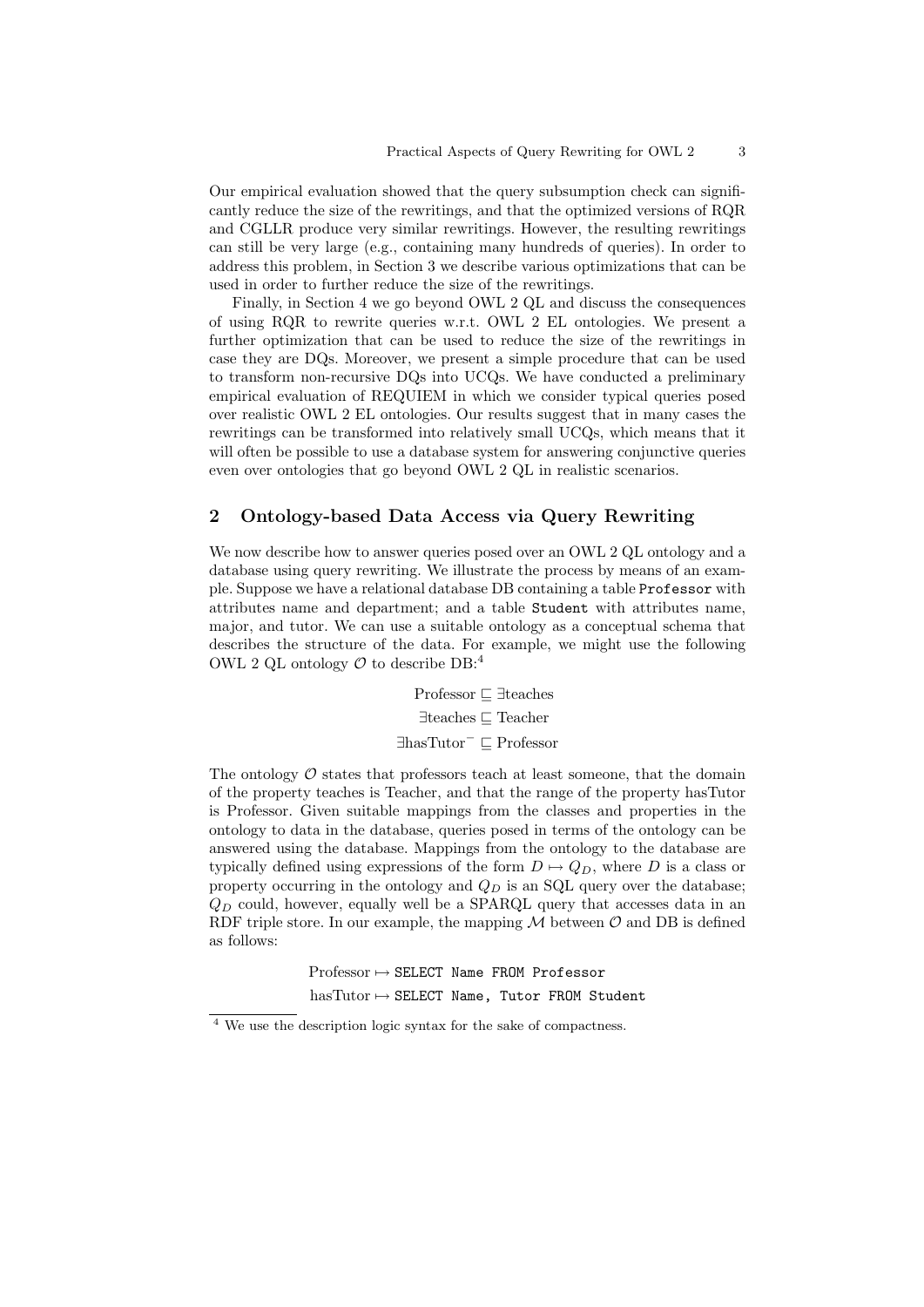#### 4 Héctor Pérez-Urbina, Ian Horrocks, and Boris Motik

Queries posed over the ontology are answered in two steps: first, the ontology is used to rewrite the query into a UCQ—so-called *rewriting*—and second, the mappings are used to transform the rewriting into an SQL query that is then evaluated using the database system where the instance data resides. Intuitively, the rewriting is an expanded query that incorporates the knowledge encoded in the ontology that is relevant for answering the original query. Consider, for example, the query  $Q = Q(x) \leftarrow$  Teacher(*x*). A piece of relevant information encoded in  $\mathcal O$  for answering  $Q$  is, for instance, that all professors are teachers; therefore, the rewriting  $Q_{\mathcal{O}}$  of  $Q$  w.r.t.  $\mathcal O$  should reflect this fact. In particular,  $Q_{\mathcal{O}}$  should retrieve instances of Professor as well as instances of Teacher.

There are currently two main algorithms that can be used to compute the rewriting of a query w.r.t. an OWL 2 QL ontology: CGLLR and RQR. Although the algorithms compute the rewritings quite differently—CGLLR uses the axioms of the ontology as 'rewriting' rules, whereas RQR employs a resolutionbased calculus—both algorithms are guaranteed to produce UCQs when rewriting queries w.r.t. OWL 2 QL ontologies. Given the inputs  $Q$  and  $\mathcal O$  as above, either algorithm will produce the following rewriting  $Q_{\mathcal{O}}$ :

$$
Q(x) \leftarrow \text{Teacher}(x) \tag{1}
$$

$$
Q(x) \leftarrow \text{teaches}(x, y) \tag{2}
$$

$$
Q(x) \leftarrow \text{Professor}(x) \tag{3}
$$

$$
Q(x) \leftarrow \text{hasTutor}(y, x) \tag{4}
$$

Once  $Q_{\mathcal{O}}$  has been computed, we can proceed to evaluate it over the database DB. In order to do so, we need to transform the rewriting into an SQL query. Transforming  $Q_{\mathcal{O}}$  into an SQL query  $\mathsf{sql}(Q_{\mathcal{O}})$  basically amounts to using the mappings  $M$  to replace each class or property  $D$  occurring in a query contained in *Q<sup>O</sup>* with the corresponding SQL query *QD*, and forming the union of the resulting queries. Note that in this case, *M* does not contain a mapping for every class and property of *O*. The answer to any query containing an atom for which there is no mapping will necessarily be empty, and we can therefore discard such queries. In this case, queries (1) and (2) can be discarded. It is easy to see that, as a result,  $\mathsf{sql}(Q_{\mathcal{O}})$  is

SELECT Name FROM Professor UNION SELECT Tutor FROM Student*.*

Finally, the evaluation of  $\mathsf{sql}(Q_\mathcal{O})$  is delegated to the database system where DB resides.

### 3 Query Rewriting in Practice

Calvanese et al. showed that the size of the rewriting  $Q_{\mathcal{O}}$  of a query  $Q$  w.r.t. an OWL 2 QL ontology  $\mathcal O$  is worst-case exponential w.r.t. the size of  $Q$  and  $\mathcal O$ [2]. Consider, for instance, the ontology  $\mathcal{O} = \{R_1 \sqsubseteq R_2, R_2 \sqsubseteq R_3, ..., R_{n-1} \sqsubseteq$ *R*<sub>*n*</sub></sub>} and the query  $Q = Q(x_0) \leftarrow R_n(x_0, x_1) \wedge R_n(x_1, x_2) \wedge \dots \wedge R_n(x_{m-1}, x_m)$ .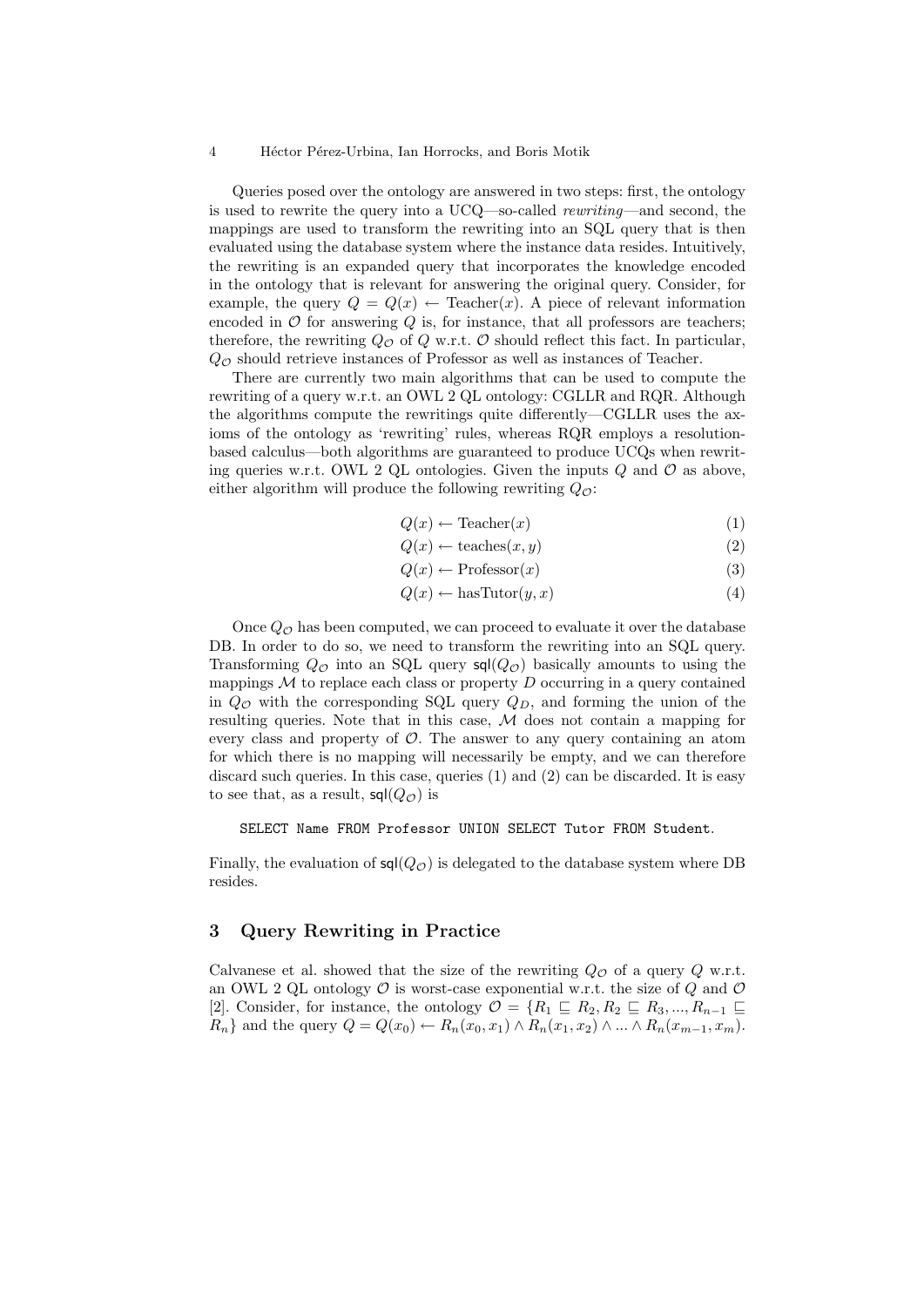It can be shown that the rewriting  $Q_{\mathcal{O}}$  of  $Q$  w.r.t.  $\mathcal O$  will contain  $n^m$  queries. As the example shows, queries containing classes or properties with many subsumers can lead to large rewritings. This means that, on the one hand,  $Q_{\mathcal{O}}$  may be costly to compute, and, on the other hand, the evaluation of  $\mathsf{sql}(Q_\mathcal{O})$  by existing database systems may be costly or even unfeasible.

One obvious optimization that can help to reduce the size of the rewritings is based on the notion of *query subsumption*. We say that a query *Q*<sup>1</sup> *subsumes* another query  $Q_2$  if there is a substitution  $\sigma$  such that  $Q_1 \sigma \subseteq Q_2$ , where both queries are regarded as *Horn clauses* [4]. The query subsumption optimization consists in checking subsumption between pairs of queries in  $Q<sub>O</sub>$  and eliminating every clause that is subsumed by another.

In order to test the likely practicality of query rewriting, we recently conducted an empirical evaluation of REQUIEM—our implementation of RQR—in which we compare it to an implementation of CGLLR [6]. The results of our evaluation indicate that, while RQR produced significantly smaller rewritings than the CGLLR algorithm in most cases, with the query subsumption optimization the two techniques produced almost identical rewritings. Unfortunately, our evaluation showed that, even when using query subsumption, the rewritings can be extremely large. Therefore, is it vital to devise other optimization techniques to further reduce the size of the rewritings.

Other optimizations similar to query subsumption are the well-known *forward and backward subsumption* [1]. Both techniques compare each new clause  $C_1$  produced in the saturation step with the set of previously generated clauses. In forward subsumption,  $C_1$  is discarded if the set of clauses already contains a clause  $C_2$  that subsumes  $C_1$  under the multiset semantics; in backward subsumption,  $C_1$  is removed from the set of clauses if it is subsumed by  $C_2$  under the multiset semantics. Since RQR is based on a resolution calculus, these optimizations can be straightforwardly applied without affecting completeness [1]. In the case of CGLLR, however, forward subsumption renders the algorithm incomplete [6] and it is not clear whether backward subsumption can be applied to CGLLR without affecting completeness.

Once the rewriting has been computed, we may still be able to further reduce it by exploiting the information contained in the mappings. As explained in Section 2, the answer to any query in  $Q_{\mathcal{O}}$  containing an atom for which there is no mapping will necessarily be empty; therefore, such queries can be safely discarded before computing  $\mathsf{sq}(Q_\mathcal{O})$ . We believe that, in practice, it is likely that the set of mappings does not contain a mapping for every class and property occurring in the ontology. In these cases, we expect that pruning  $Q_{\mathcal{O}}$  w.r.t. the mappings would significantly reduce the size of  $\mathsf{sql}(Q_\mathcal{O})$ , hopefully producing an SQL query of manageable size.

### 4 Going Beyond OWL 2 QL

An advantage of using RQR as opposed to CGLLR is that it can handle fragments of OWL 2 that go beyond the QL profile. In fact, RQR supports ontologies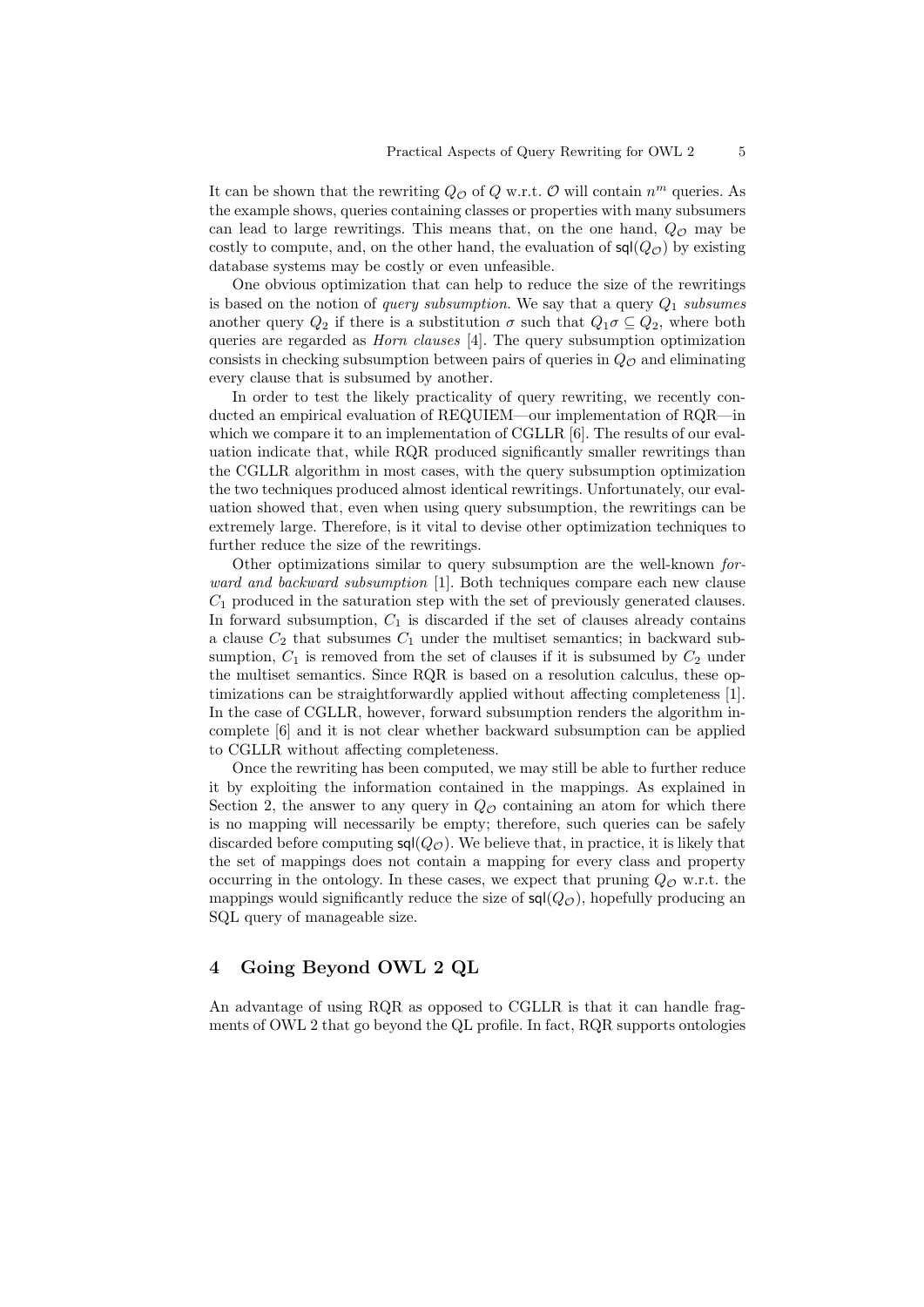expressed in  $\mathcal{ELHIO}$ <sup>-</sup>—a description logic that captures most of the EL profile of OWL 2. Unlike  $DL\text{-}Like$ , the  $DL\text{ }\mathcal{ELHIO}^{\frown}$  allows for axioms containing conjunction on the l.h.s. (e.g., Student  $\Box$  ∃hasSupervisor  $\Box$  GraduateStudent), qualified existential restrictions on the l.h.s. (e.g.,  $\exists$ studies.Course  $\sqsubset$  Student), and nominals—classes that are to be interpreted as *singletons* or sets with only one element (e.g., OxfordStudent ! ∃studiesAt*.{*OxfordUniversity*}*).

When dealing with OWL 2 EL ontologies, however, RQR is no longer guaranteed to produce UCQs; instead, the rewriting  $Q<sub>O</sub>$  might be a possibly recursive DQ. In order to understand why this is so, consider the following example. Suppose we want to rewrite the query  $Q = Q(x) \leftarrow$  Student $(x)$  w.r.t. an OWL 2 EL ontology  $\mathcal O$  containing the axiom

$$
\exists has \text{Classmate}. \text{Student} \sqsubseteq \text{Student}, \tag{5}
$$

which states that anybody who has a classmate who is a student is also a student. It can be shown that RQR will produce the following rewriting  $Q_{\mathcal{O}}$ :

$$
Q(x) \leftarrow \text{Student}(x) \tag{6}
$$

$$
Student(x) \leftarrow hasClassifier(x, y) \land Student(y)
$$
 (7)

Intuitively, the reason RQR produced such a DQ is that clause (7) is recursive. In order to evaluate such a DQ, we require a *deductive* database system. Existing deductive database systems, such as  $IRIS<sup>5</sup>$  or  $XSB<sup>6</sup>$ , allow for the specification of external data sources. Therefore, assuming the data resides in a data repository DB, the mappings between  $\mathcal O$  and DB can be used to specify an external data source in the deductive database system in order for  $Q_{\mathcal{O}}$  to be evaluated.

A straightforward optimization to reduce the size of *Q<sup>O</sup>* before evaluation is based on the so-called *dependency graph*. We define the dependency graph  $\mathcal{G}(Q_{\mathcal{O}})$  of  $Q_{\mathcal{O}}$  as follows: every predicate *P* occurring in  $Q_{\mathcal{O}}$  is a node in  $\mathcal{G}(Q_{\mathcal{O}})$ and there is an edge from a predicate  $P_1$  to a predicate  $P_2$  if there is a clause  $C \in Q_{\mathcal{O}}$  such that  $P_1$  occurs in the head of  $C$  and  $P_2$  occurs in the body of *C* or vice versa. We can use  $\mathcal{G}(Q_{\mathcal{O}})$  to identify and discard the set of clauses in  $Q_{\mathcal{O}}$  that are *unreachable* from the query predicate of  $Q_{\mathcal{O}}$  as such clauses are clearly irrelevant to answer  $Q_{\mathcal{O}}$ . Consider, for example, an OWL 2 EL ontology *O* consisting of the axioms

$$
\exists \text{studies}.\text{Course} \sqsubseteq \text{Student},
$$
  

$$
\exists \text{hasTutor}^- \sqsubseteq \text{Professor},
$$

that state that anybody that studies a course is a student and that the range of the property hasTutor is Professor; and the query  $Q = Q(x) \leftarrow$  Professor $(x)$ . On input *Q* and *O*, RQR will produce the following rewriting  $Q_{\mathcal{O}}$ :

$$
Student(x) \leftarrow studies(x, y) \land Course(y)
$$
 (8)

$$
Q(x) \leftarrow \text{Professor}(x) \tag{9}
$$

$$
Q(x) \leftarrow \text{hasTutor}(y, x) \tag{10}
$$

 $^5$ http://www.iris-reasoner.org/  $\,$ 

 $6$  http://xsb.sourceforge.net/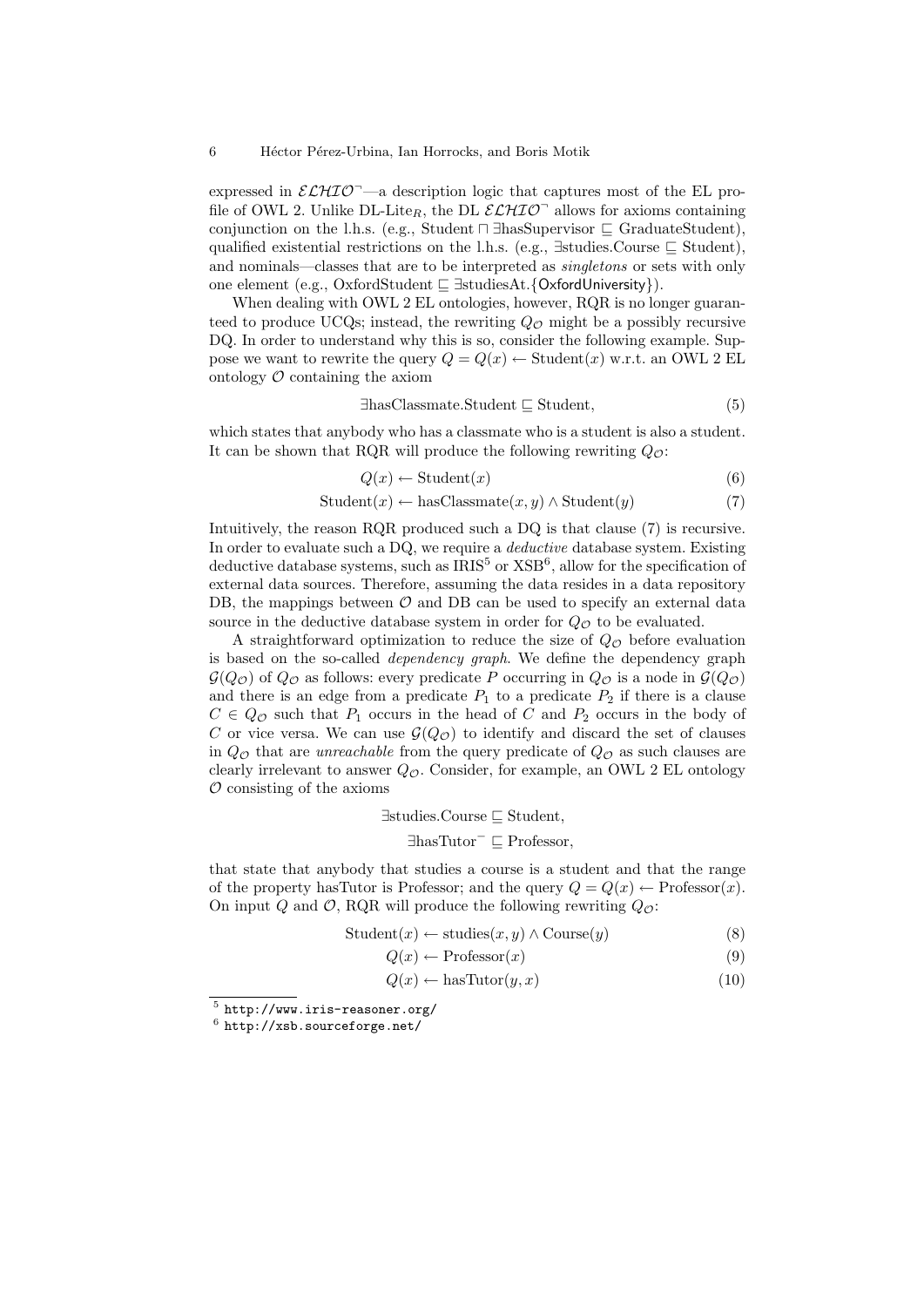```
Input: DQ QO
Q'_{\mathcal{O}} = Q_{\mathcal{O}};foreach IDB predicate P occurring in QO except the query predicate do
     C_P = \{C \mid C \in Q'_O \text{ with head predicate } P\};
     foreach clause \ C \in C_P do
          if P occurs in the body of C then
               {\bf return} \; Q'_{{\cal O}};end
     end
     foreach clause C \in C_P do
          Unfold C into every clause in Q'_{\mathcal{O}};
          Q'_{\mathcal{O}} = Q'_{\mathcal{O}} \setminus \{C\};end
end
return Q'_{\mathcal{O}};
```
Algorithm 1: Greedy Unfolding

It can be readily verified that clause (8) is not reachable from the query predicate of  $Q_{\mathcal{O}}$  in  $\mathcal{G}(Q_{\mathcal{O}})$ ; therefore, we can deduce that such a clause is not relevant for answering  $Q_{\mathcal{O}}$  and discard it.

Even though RQR is not guaranteed to produce UCQs for OWL 2 EL, examination of a large corpus of ontologies [5] suggests that in many realistic cases ontologies do not contain (or imply) cyclic axioms such as (5), which might allow us to transform  $Q_{\mathcal{O}}$  into a UCQ even for OWL 2 EL ontologies. Suppose, for example, that RQR computed the following rewriting *QO*:

$$
Q(x) \leftarrow \text{Teacher}(x) \tag{11}
$$

$$
\text{Teacher}(x) \leftarrow \text{teaches}(x, y) \land \text{Student}(y) \tag{12}
$$

It is not difficult to see that by *unfolding* (12) into (11), such a datalog query can be transformed into the following UCQ:

$$
Q(x) \leftarrow \text{Teacher}(x)
$$
  

$$
Q(x) \leftarrow \text{teaches}(x, y) \land \text{Student}(y)
$$

A simple procedure for transforming non-recursive DQs into UCQs is shown in Algorithm 1. Soundness of this procedure follows from [7]. As can be seen, the idea is to unfold and discard non-recursive non-query clauses. Clearly, if we are able to unfold and discard every non-query clause in the original DQ, in the end we will obtain a UCQ.

We have recently conducted a preliminary empirical evaluation of our system REQUIEM—enhanced with the greedy unfolding procedure and the optimizations described in this paper—in which we consider real OWL 2 EL ontologies. Our test data includes the well-known ontology  $NCI<sup>7</sup>$  and an  $\mathcal{ELH}I$  version of the

<sup>7</sup> http://www.mindswap.org/2003/CancerOntology/